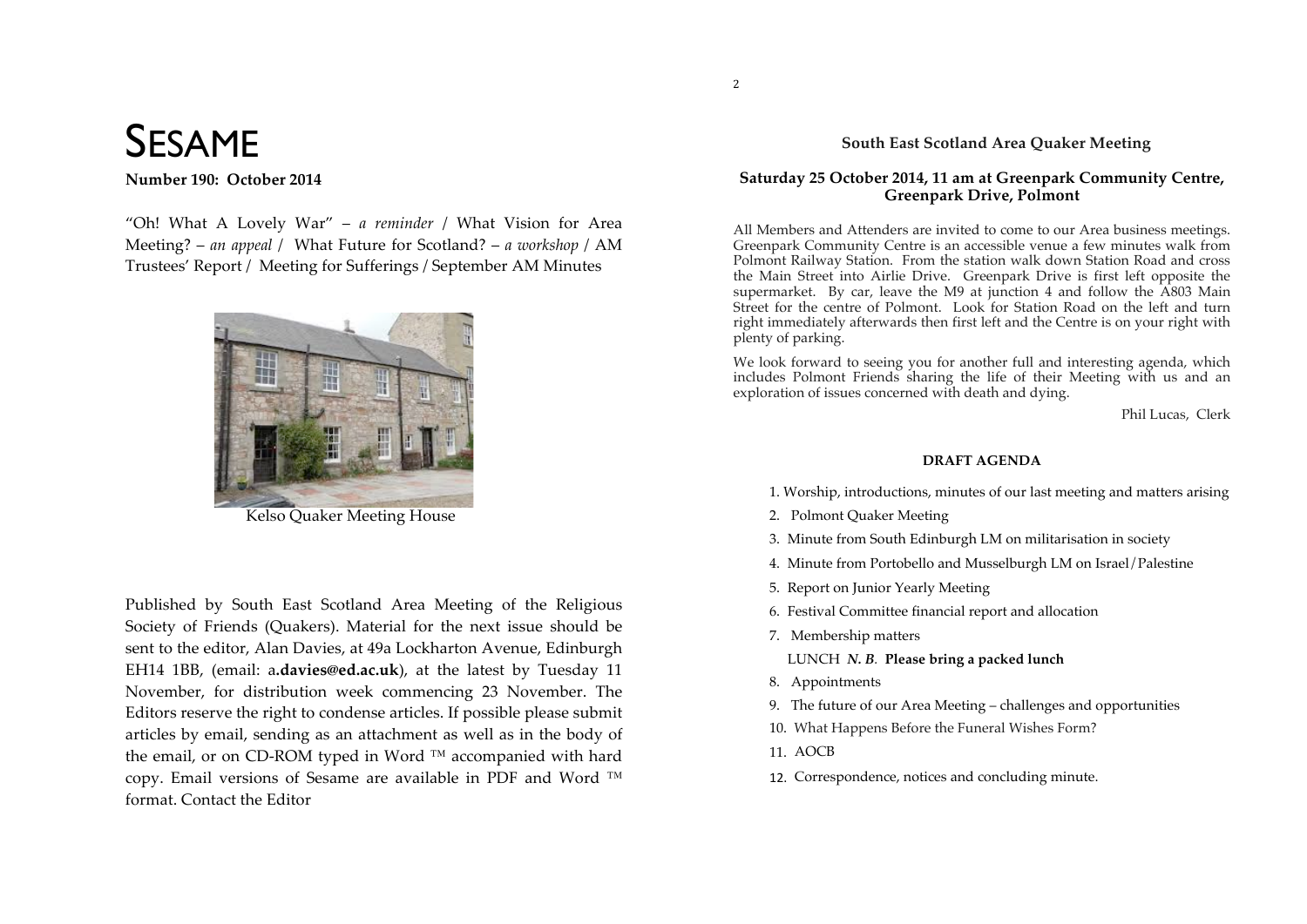# **Oh! What a Lovely War**

#### **31 October 2014 at 19.30 hrs**

A reminder that as a contribution to the First World War commemorations, Tweeddale Meeting has booked the Eastgate Theatre, Peebles, for a showing of *Oh! What a Lovely War*.



Directed by Richard Attenborough in 1969, the film, like the stage musical on which it is based, summarises and comments on the events of World War I using popular songs of the time, and mixing allegory and naturalism in its narration of events. The cast includes Dirk Bogarde, John Gielgud, John Mills (*as Field Marshal Haig, above*), Kenneth More, Laurence Olivier, Vanessa Redgrave, Maggie Smith and Susannah York.

Tickets, £8 and £5, are obtainable from Eastgate Arts Centre 01721 725777

After the showing there will be an opportunity to discuss the film over a cup of tea or coffee. For any further details please phone **John Foster** on

#### 01721 721050

4

# **What Vision for Area Meeting?**

At Area meeting in September we heard two reports. Don Stubbings told us of the challenges facing the Nominations Committee; and John Phillips reported on behalf of Trustees about financial challenges past and future. [*See p 7*.]

Since 2004, 40 Friends have stopped being available for service, either through advanced age or death, or because they have moved away from the AM. They were doing 56 jobs (out of a total of 144) within AM. Since 2004, 17 Friends who are newcomers to AM have been doing 19 jobs. In theory there should still be enough Friends available. Sadly this is not the case. And Friends' reducing their amount of service is continuing.

For example, Janet Grimwade currently has three jobs: our representative on Meeting for Sufferings; convenor of the Meeting House Management Committee; and convenor of Central Edinburgh Elders. Twenty or thirty years ago, this was not unusual. Today it is the exception. Society in general has changed and the way Friends respond to requests for service has also changed. Friends who have been members of the Society for many years may have the idea that one was approached by Nominations Committee to see if one would offer to serve in some way that one had never really considered; one said Yes because Nominations Committee had discerned that the service might expand one's outlook *etc*, as well as being useful for the AM itself! Today Friends may very well decline, for a whole variety of reasons, including their existing commitment to charity and community work outwith the Society.

As an Area Meeting, we are very good at the taking on commitments to worthy causes, which is fine, particularly if there is an expanding number of Friends to do this. We are less good at prioritising what is most important and laying down things when there is a declining number of Friends able to do things.

This is not to say we don't have vibrant local meetings with new people becoming attenders. Indeed, we have recently celebrated the development of Portobello and Musselburgh meeting. And Friends are committed to keeping their local meetings running well. Not forgetting that General Meeting and BYM also regularly ask us for representatives.

John Phillips presented a picture, through a series of graphs, of our past, present and possible future financial situation. What was clear is that AM tends to run at an annual deficit of about £10-20,000, drawing on its reserves. Friends give what they can afford to support the AM, with around 150 individuals making regular donations. It is hard to predict what sort of total income this will give us each year, but many donors give more than £250, for which we are very grateful.

Over the years a few Friends have been in a position to make occasional large donations to help the AM when there has been an "exceptional" item of expen-

3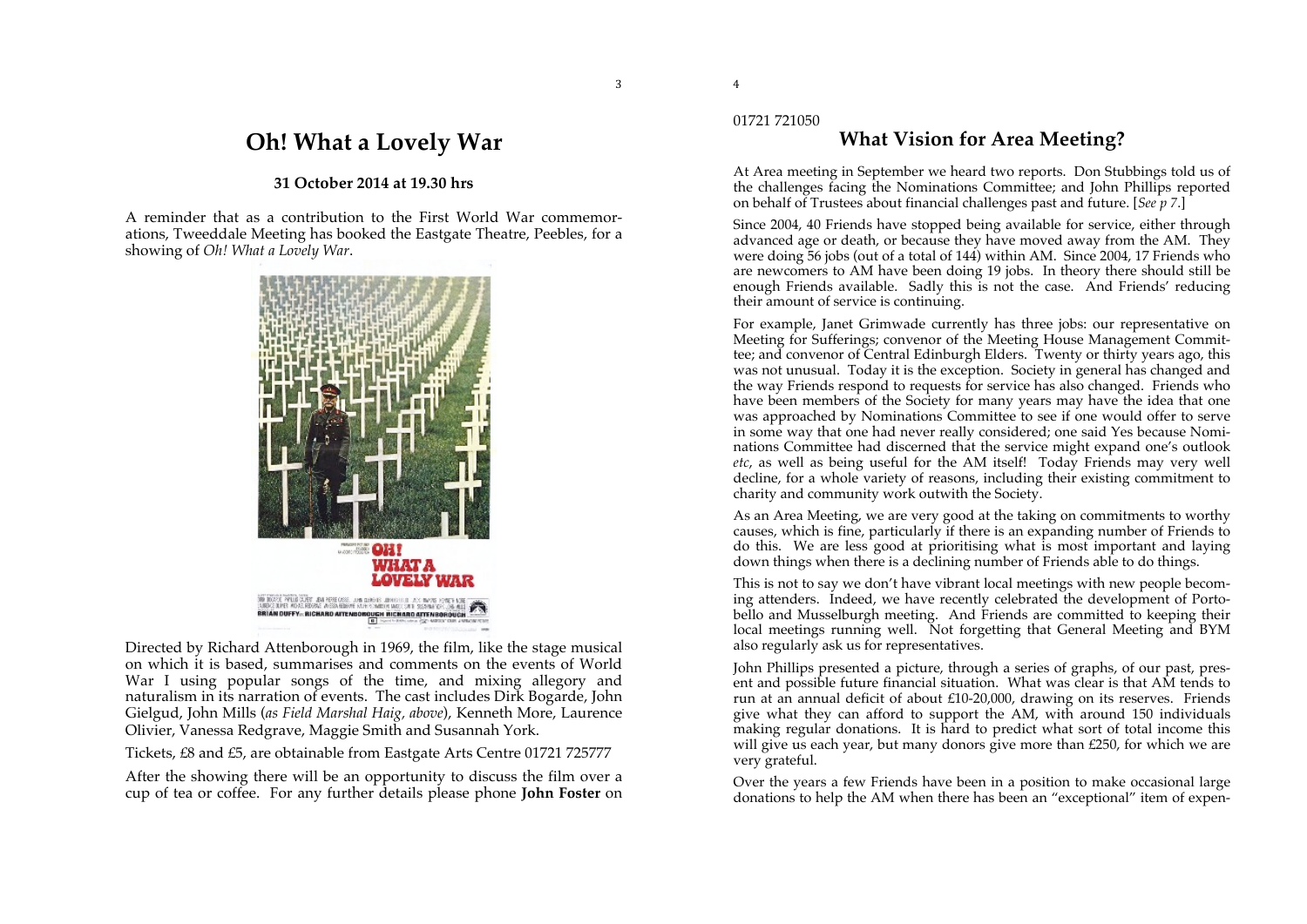diture on the buildings at Victoria Terrace or Kelso. However, we should not rely on nor expect this sort of generosity in the future. We keep thinking that when we have finished paying for the last thing everything will be fine again but of course something else always seems to crop up: currently, the need once again to repair the roof at Victoria Terrace. More importantly, we need to rebuild the AM's financial reserves. One can cope for a while, but not forever.

In 2008 Area Meeting asked a short-life working group to look at the future of Victoria Terrace and, in particular, its relationship to Central Edinburgh Meeting. They held two open meetings attended by 60 Friends, and reported back to AM in June 2009. The conclusion was that most people were positive about staying in Victoria Terrace. Minute 6 from AM on 14 November 2009 says:

"Except the Lord build the house, they labour in vain that build it." We can of course worship without this building. But deciding to give up the premises and look for others might distract us more.The question is – is the Lord behind our building work?

Twenty years ago, we wanted to be a 'marker' for all sorts of community groups. Now, we feel the need to be a *community* that worships. This can mean giving a home to other groups who don't otherwise have room. It can also mean giving space to social enterprise. It too is part of the community. 7 Victoria Terrace serves our purpose well, but there are obvious difficulties in maintaining it. One Friend observed that it is a 'place of light' and imbued with worship.

This was probably the most significant review held by Area Meeting since the decision was taken to leave the old Stafford Street meeting house in 1987. Since 2008, we have been experiencing a recession and, as John Phillips said at AM, we now have more competition in attracting groups to use our premises, greatly reducing its occupancy and therefore the income that we derive from it.

We are not at crisis point yet. The nominations process will continue and the financial situation is intact for the moment, but we will increasingly have difficulties if we do not resolve the situations. We could deal with things piecemeal / in isolation, or we could take a more strategic approach .…

In this process we might want to ask several questions:

- 1. Do we wish to re-affirm our continued use of our two meeting houses?
- 2. Do we wish to continue to use the meeting house at Victoria Terrace as a Fringe Festival venue without any change to the present arrangements?
- 3. Can we prioritise those activities which require to be done and lay down others?

And there are examples of how things could be done differently. General Meeting for Scotland, held in Edinburgh in June this year, learnt about an experimental approach to organising Quaker business meetings. Sarah Richards from Northumbria Area Meeting shared how they have revitalized their AM Meetings. They introduced an AM working group to carry the business between AMs, they cut the number of meetings to four a year, they have a theme

and or a speaker, and AM is held for the whole of Sunday. Their main aim was to reduce time spent on business at AM so as to free up time for community building activities, and to enable people acting under concern to have space to share. In AM groups we discussed how a system similar to this might work - or not - in our own AMs.

Might we go beyond fixing a "problem", and think about new possibilities / opportunities which might lead to positive transformation?

**Don Stubbings**

# **What future for Scotland?**

*Towards a Quaker view of justice for people and planet*

Saturday 22 November, 10.30am - 4pm (tea and coffee provided, please bring your own lunch) 7 Victoria Terrace, Edinburgh

Public engagement in politics is riding high in the wake of the referendum last month, and we want to be part of the conversation! The newly formed (AM-wide) **Quaker Social Responsibility and Witness** (QSRW) group believe that Quakers have something valuable and unique to say about securing a more just and sustainable future for people and planet. But we need your help. Please come along on Saturday 22 November and help us shape the Quaker contribution to the public debate about what kind of Scotland we wish to live in.

**Jonathan Dale** (of Central Manchester LM and QPSW's economic justice and sustainability group) will be speaking to us about what the world might look like if we all lived out our Quaker testimonies to the full. In the afternoon session, **Tim Slack**, from Liverpool LM, will facilitate our discussions using 'Appreciative Inquiry'. This facilitation process encourages people to focus on the positives aspects of a situation and the strengths of the people involved. It seeks out the best of "what is" to help ignite the collective imagination of "what might be".

The QSRW group hope that this day will be the start of a process of gathering thoughts and opinions (from both within and outwith the Quaker community) to put together into a pamphlet for publication that will offer policy makers and others an insight into the Quaker view of justice for people and planet.

For more information, please contact **Rachel Fitzgerald**

5

6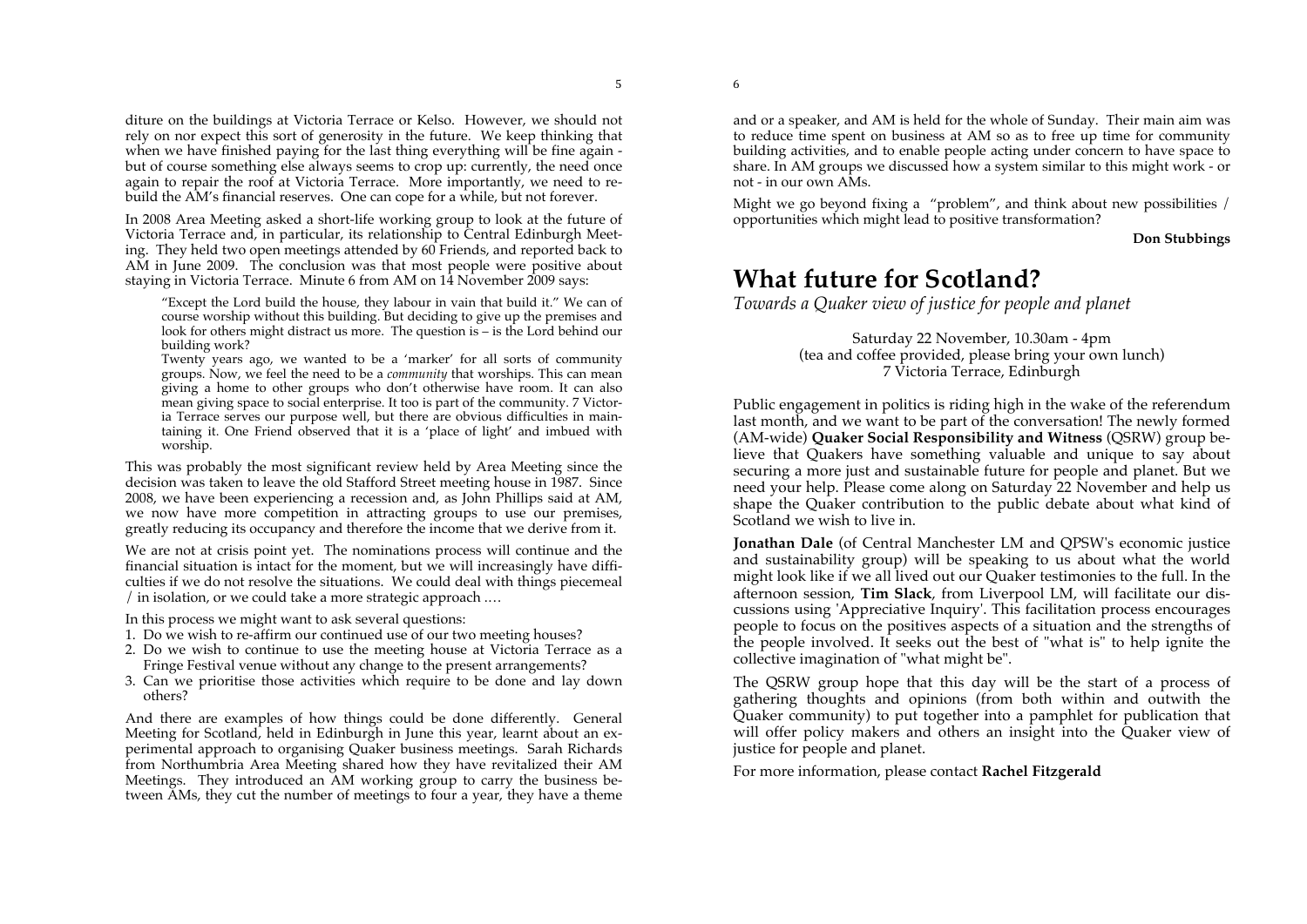#### Tel: 0131 669 6166 Email: rachelfitzg@googlemail.com

#### **SOUTH EAST SCOTLAND AREA MEETING**

#### **A report from the Trustees to the Area Meeting**

#### **Edinburgh, 21<sup>s</sup> September 2014**

The last formal report of the AM trustees to Area Meeting was made in February 2013. Since then, there have been two Financial Reports to AM. This report covers the work of your trustees in the period from April 2013 to July 2014.

# **Currently serving as trustees:**

Ann Forsyth (*Central Edinburgh*) Mark Hutcheson (*Penicuik, Asst. Clerk and AM Treasurer*) Ken Jobling (*Central Edinburgh*) Rufus Reade (*South Edinburgh*) Phil Lucas (*East Lothian, oversight of Kelso Meeting House*)

Brian Mayes (*Central Edinburgh*) Laurie Naumann (*Central Fife*) John Phillips (*Central Edinburgh, Clerk*) Henry Thompson (*Central Edinburgh, AM Asst. Treasurer*)

#### **Edinburgh Meeting House**

Planning to replace the large windows in the meeting room and hall started in 2010 when our architect sought planning permission. The work was eventually undertaken in two phases with completion in early 2014, at a total cost of over £110,000 (including all fees). Members of the AM mounted a special "Windows to the World" Appeal, which raised over £50,000 from Friends around Britain and from charitable trusts. A final grant of £30,000 from the Edinburgh World Heritage Trust enabled us to complete the project. Clearly, this work would not have been possible without the very generous support of members of the AM – including many short-term loans which meant easing of our cash situation.

In addition, the final upgrading of the kitchen area took place last winter. The new passage that connects the library to the crèche area has removed a serious hazard of small children running across the kitchen when adults are carrying laden trays and managing trolleys, as well as improving fire safety.

#### **Kelso Meeting House**

Kelso Friends have taken over responsibility for looking after the meeting house, both regular improvements and longer-term development. The Meeting has changed its energy supplier to a "greener" alternative as well as making a number of other improvements.

#### **Meeting House staff**

The AM trustees take overall responsibility for the staff we employ, though the Meeting House Management Committee (reporting to the trustees) ensures day-to-day care and support. We have recently introduced an improvement in pay rates, linking these to the Living Wage rather than to multiples of the Minimum Wage.

#### **Nominations**

8

Our AM Nominations Committee found it difficult to bring forward nominations for the positions of AM Health & Safety Adviser (vacant for some time) and for AM Treasurer (vacant when Caroline Evens stood down after serving for three years, in March 2013).

The Health & Safety advisor ensures that each of our meetings is conducted safely. In the absence of an appointee, the trustees have revised the AM manual and the instructions that are provided in our meeting houses. The post has now been filled by Andrew Hajducki (Central Edinburgh).

Since April 2013 the day-to-day work of the AM Treasurer has been shared among a team of helpers, including a professional charity accountant whom we have employed to help us with book-keeping and with drawing up the annual accounts. The position of Treasurer was taken up by Mark Hutcheson in July 2013 and the trustees are very grateful to him for taking on this work.

#### **Annual Report & Accounts for 2013**

The trustees are responsible for drawing up an annual report and a set of accounts. These were accepted by AM on 21 September and Friends authorised the clerk to sign them before submission to OSCR, the Scottish charities regulator. Copies of these are available from Mark Hutcheson for those who would like to receive them.

#### **Future prospects**

#### **Further buildings developments**

The trustees are taking advice from our architect concerning two matters at Victoria Terrace: first, reducing our dependence on electricity for heating the building and, at the same time, improving ventilation in the hall and the meeting room; and second, replacing the present galvanised roof

7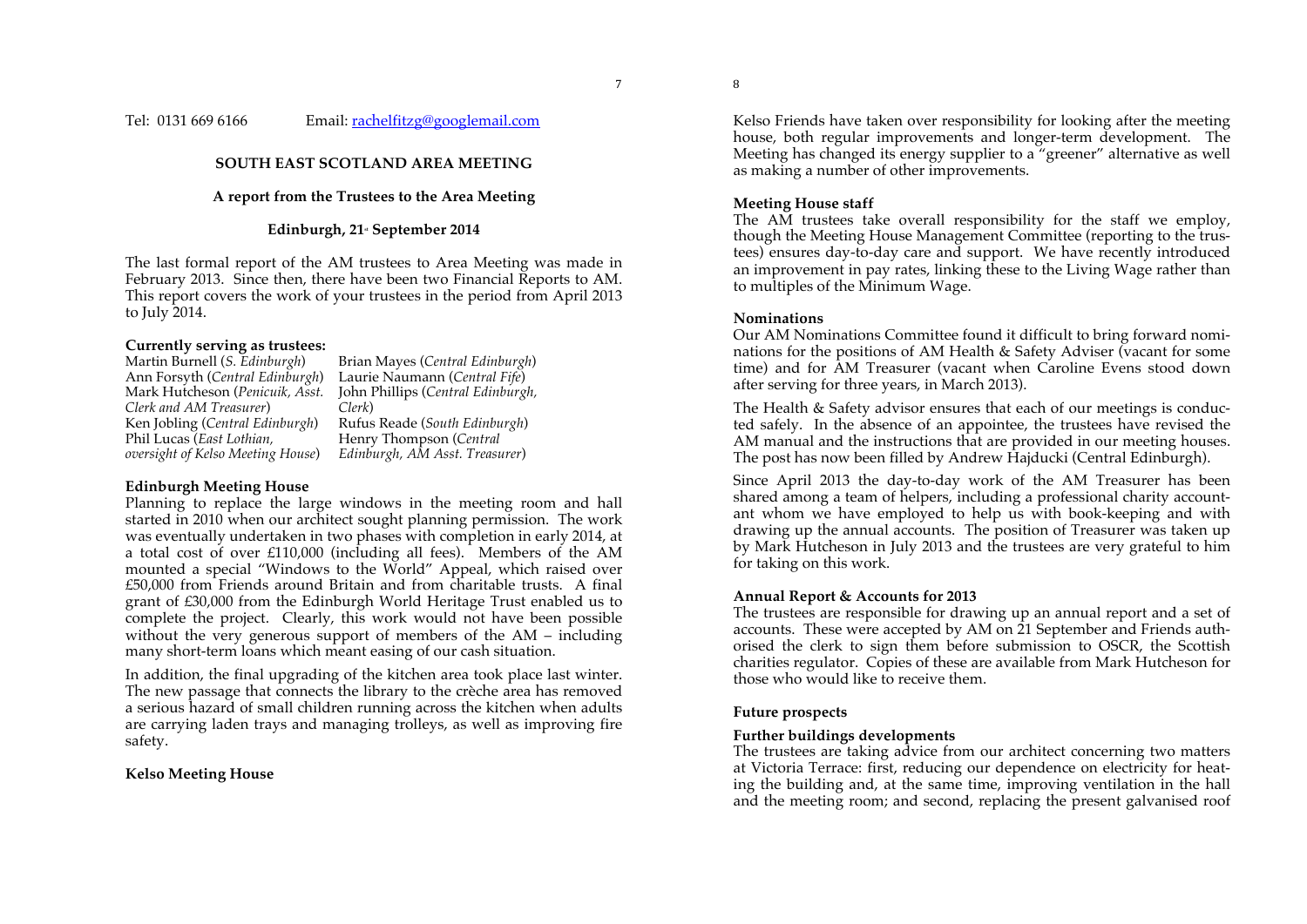9

covering at the top of the building (involving scaffolding the building once again).

In Kelso there is a need to consider windows renovation and further pointing work as part of the general upkeep of the building.

#### **An increase in general running costs**

The trustees wish to draw Friends' attention to the steady increase in running costs of the AM – these will be particularly pronounced from 2014 as they need to budget for the following:

- Introducing annual payments of about £5-6,000 to our accountant;
- Increasing salaries payments for our meeting house staff (costing about £3,000);
- Payment to General Meeting for the employment of a Parliamentary Engagement Officer (about £2,000);
- A strong desire to increase our contributions to BYM and other regular recipients of grants such as Northern Friends Peace Board and the Northern Friends Youth Events Trust (summer shindig).

#### **John Phillips**

### **Meeting for Sufferings, 6 September 2014**

After the initial period of worship, when 23.04 of *Quaker Faith & Practice*  was read and we remembered former members of Meeting for Sufferings who had died, we considered two minutes received from Area Meetings. These both concerned government cuts and economic inequality. Central England AM is taking this forward by arranging a day conference "Foodbanks are not enough" to be held on 29 November in Birmingham. We also had a minute from the Long-term Framework Working Group advising us that their final consultation letter is now available and asking that Meeting for Sufferings representatives help facilitate consultation and discernment in their meetings.

We heard from Tony Stoller, who is chair of the Joseph Rowntree Foundation and the Joseph Rowntree Housing Trust which share trustees. Their work is very much seen as Quaker work. Although it is not a requirement of the Trust Deed, they have had a close relationship with BYM, with a joint Search Group which makes recommendations for new trustees. We agreed that this relationship was cumbersome and should be laid down, but more discussion was needed to look at what might replace it. The

Trust is keen to report regularly to Sufferings and open up to Quakers more generally and to work with Friends House staff on common issues.

We then noted the minutes of BYM, particularly those that Sufferings may need to work on, such as membership, a possible revision of the Book of Discipline and sustainability issues. We shared reflections of YMG and there was particular appreciation for how well the event was organised and the involvement of children and young people.

After lunch (which was served in the courtyard as the restaurant was closed due to building works), and agreeing various appointments, we heard a report from QPSW Central Committee. We were reminded that they act with and on behalf of Friends in work that strives to express Quaker testimonies, and they have a variety of specific programmes dealing with peace and justice issues both here and overseas. Sub-committees of Friends are appointed to oversee specific programmes, covering a wide range, some of which are well known, such as the Ecumenical Accompaniment Programme in Palestine and Israel, but others, such as the Naga Conciliation, are not. A lot of the work is long-term and does not have immediate results. We discussed how best to communicate with Friends about this work and promote enthusiasm.

Finally we considered possible terms of reference for four different groups that Sufferings is setting up. Although all the groups are considering different issues, the way their work is conducted is the same: in faithful waiting on the Spirit in the expectation of being guided forward. We cannot constrain the Spirit. We approved the terms of reference for the Review Group of the Terms of Reference of Central Nominations Committee and for the Review Group on the relationship with Listed Informal Groups. After some amendments to make clear that we were talking about a possible revision, we approved those for the Book of Discipline Revision Preparation Group. However we were not clear on the terms of reference for the Sustainability Group, and asked for a briefing paper to be prepared for our next meeting.

At our next meeting in October we hope to take time for worship and reflection, including consideration of Sufferings as a worshiping community. As usual the papers and minutes are available on the website and there are reports in *The Friend* of 12 September. Please contact me if there are issues you would like to discuss or want more information.

#### **Janet Grimwade**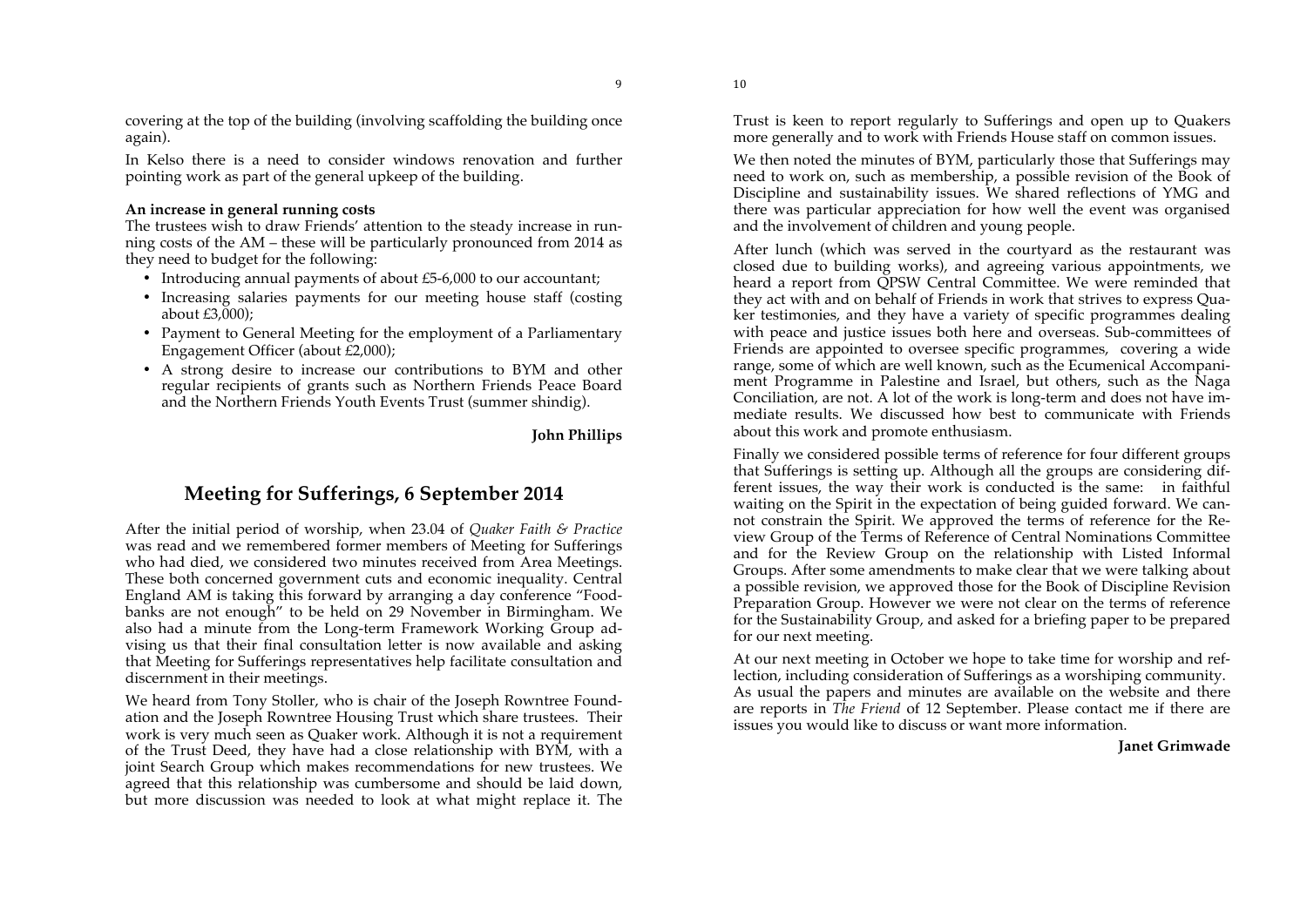11

#### SOUTH EAST SCOTLAND AREA MEETING

#### **Minutes of Area Meeting held on Sunday 21 September 2014 at The Open Door, South Edinburgh**

#### **2014/09/01 Worship**

During opening worship, a poem, *The Morning After – Scotland, 19th September 2014* by Edinburgh Makar, Christine de Luca, was read to us. Just three days after Scotland's referendum decision, we have been reminded that, in working for the future of our nation, the cracks must not be papered over. As Abraham Lincoln reminded us in one of his last great speeches, we must work always for reconciliation, with malice to none; the need will always be there.

#### **2014/09/02 Introductions**

We have ensured those present know each other's name and meetings. The attendance will be recorded in the concluding minute.

**2014/09/03 The minutes of our last meeting**, held on 5 July 2014 in Kelso, have been signed and entered in the minute book.

#### **2014/09/04 Matters arising**

a) **Proposed Susan Stein performance about Etty Hillesum** (Minutes  $2014/05/11a$  and  $2014/\overline{07}/05c$  refer)

The group appointed to organise this event has reported, with disappointment, that it has been cancelled by Susan Stein as there was insufficient support in the UK to make her tour viable. Unfortunately the group had spent some £70 on publicity and does not feel we should go ahead with an alternative January date offered. We thank the group for their work, will ask Susan Stein if she is willing to meet our needless expenditure and ask our treasurer to cover this if she declines to do so.

#### b) **Workshop on 'Or whatever you call it' led by Rhiannon Grant** (Minutes 2014/02/14d and 2014/04/04 refer)

This workshop, to be held at Edinburgh Meeting House on Saturday 18 October 2014, has been advertised throughout the Area Meeting. There are twenty places with just two remaining to be filled.

c) **Funding of Ramallah students at Summer Shindig** (Minute 2014/01/09 refers)

The Hexham based group which appealed for funding and was offered our donation has reported that, very disappointingly, only one student from Ramallah was able to attend. The female student was granted a visa by the UK immigration authorities but the male was refused, despite every effort being made to support the application.

We ask our clerk to explore with the Hexham group if there is anything further we can do to support them in their appeal to the Home Office to prevent this happening again. We will also explore whether the money we offered is needed this year and whether Summer Shindiggers themselves have protested to the Home Office.

#### d) **Article on the Scottish Independence Referendum** (Minute

#### 2014/07/14(1) refers)

After consultation with the editor of *The Friend*, two articles were commissioned and written by our clerks. They were published on September 5 and 12.

#### **2014/09/05 South Edinburgh Local Meeting**

South Edinburgh Meeting started as a splinter group from Stafford Street Meeting, a group seeking a quieter space. The Meeting still provides that , although for a period the involvement of several young families meant it was less quiet! It is lovely that many of these young people, now adults, still keep in touch. The setting up of Portobello  $\&$ Musselburgh Meeting has left South Edinburgh smaller and quieter again, with only two little children, though more children would always be welcomed. The gain from this is depth of quiet spirituality and the fact that everyone is well kent to everyone else. The Meeting has a strong family, caring aspect, which is much valued.

Short meetings for learning after Sunday meetings and occasional quiet days are much valued. The Meeting honours our testimony to equality and is very inclusive. It is a trustworthy Meeting in which members feel very supported. It has active engagement with local MPs and the Meeting's workload is well shared by those who attend. The annual Wiston Lodge weekend, open to those from other Meetings, continues to provide most valuable sharing.

The Meeting is not perfect, could perhaps engage more with the local community where it meets, but it is clear to us how strong in the Spirit the Meeting is and how much it is valued by its members. We thank them for sharing the life of their Meeting with us.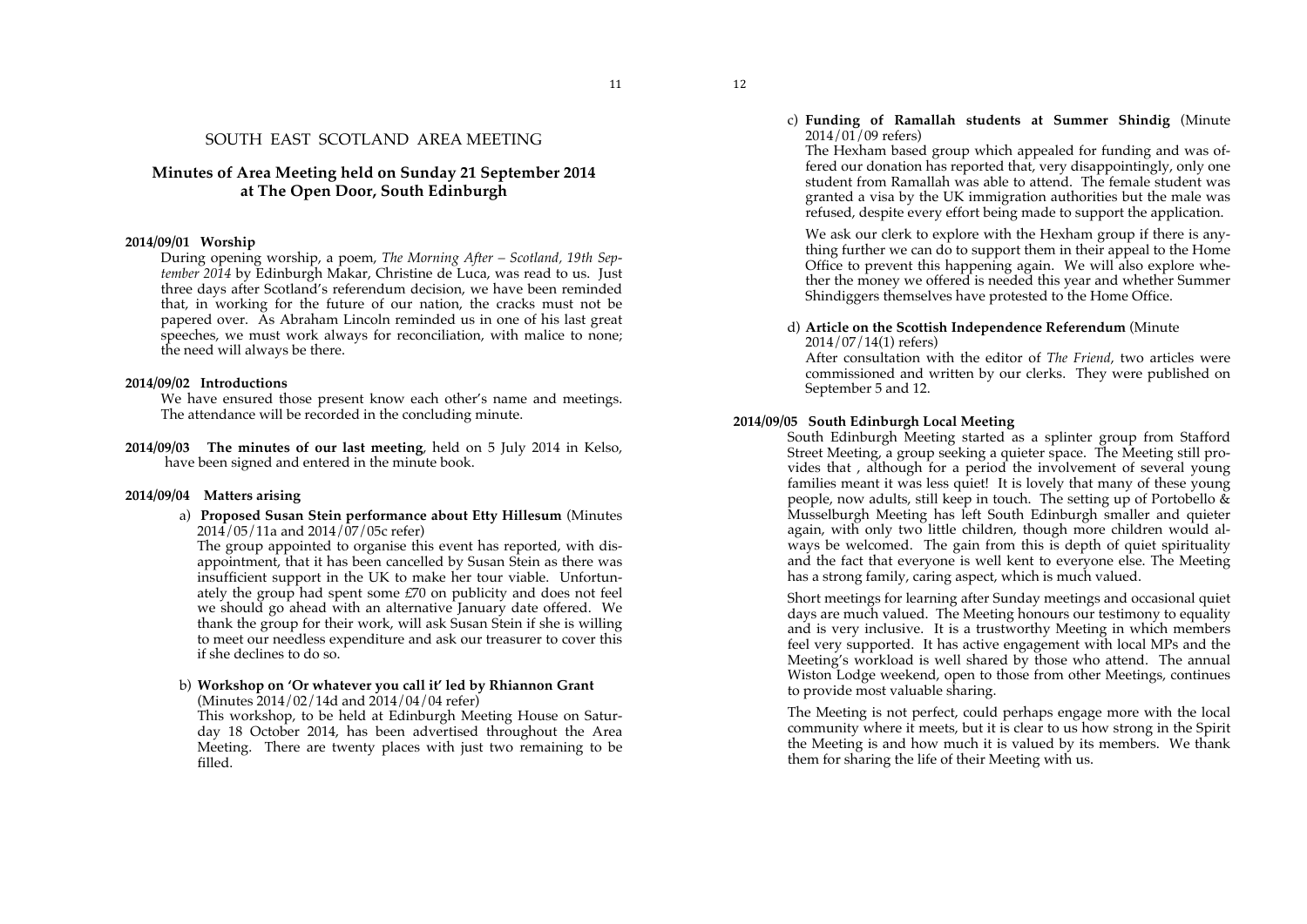#### **2014/09/06 Trustees' Report and Annual Accounts**

a) John Phillips, clerk to our trustees, has reported to us on trustees' work. Maintenance and improvement of the Edinburgh Meeting House, 7 Victoria Terrace (7VT) is inevitably a major focus. The cost of replacing the windows totalled over £110,000, with help towards this received from the Edinburgh World Heritage Trust and generous interest-free loans from Friends, some of which have been converted into donations. The kitchen has been updated and it is no longer necessary for children to access the crèche area via the kitchen.

Kelso Friends have now taken responsibility for the day to day care of the Kelso Meeting House and have moved gas and electricity supplies to a green provider.

Pay rates for staff at 7VT are now linked to the living wage rather than the national minimum wage. The Area Meeting health & safety adviser post has been filled, and the AM treasurer shares his work with a team of helpers, which includes a paid professional charity accountant.

b) Mark Hutcheson, our treasurer, has presented our accounts for 2013. Our reserves have fallen to an unhealthily low level, due mainly to the money spent on 7VT. We record our thanks for two generous legacies received from the estates of Avis Swarbrick and Brennan Sloane, which have been particularly welcome at this time.

We thank all those involved in the work done in running our meeting houses and especially to 7VT staff and those who contribute to raising income from our annual Festival Fringe activities.

A financial summary is attached to these minutes. We agree to accept the annual accounts so that they can be submitted to the Office of the Scottish Charity Regulator.

c) John Phillips has shared with us charts depicting financial trends during the past seven years. Expenditure on the 7VT windows has left total assets (money in the bank) much diminished, and urgent work is now needed on the flat roof there, so the Area Meeting's financial situation remains challenging. Our contribution to General Meeting for Scotland's employment of a part time Parliamentary Engagement Officer and our desire to put our annual contribution to our Yearly Meeting back in place will make further demands.

We note that it may be time, following good practice, to change the auditors of our accounts and we ask our trustees to take this forward as they see fit.

We thank our trustees and our treasury team for all their diligent work on our behalf.

#### **2014/09/07 Membership matters**

14

#### a) **Application for membership**

**Justin Kenrick**, who has a long association with Friends, has written requesting membership. Kim Smith and Mary Woodward have met with Justin in support of his application, in which they say they 'are clear that Justin's Membership exists as a spiritual fact and simply needs formal recognition by South East Scotland Area Meeting.'

We accept Justin into membership and ask Chris Booth to welcome him.

#### **b) Transfers out**

South Wales Area Meeting has accepted the transfer of **Eileen Schott**.

**Jean Bryden** has written requesting that her membership be transferred to West Wiltshire & East Somerset Area Meeting; and **Rosie Roberts** has written requesting that her membership be transferred to Sheffield & Balby Area Meeting. We ask Sue Sierra to send transfer certificates for both.

#### **c) Transfer in**

We have received a certificate of transfer from West Scotland Area Meeting for **Elizabeth Allen**, who has moved to North Berwick and is worshipping with East Lothian Local Meeting. We accept Elizabeth into membership of South East Scotland Area Meeting and ask Pat Lucas to welcome her.

#### **2014/09/08 Reports on Yearly Meeting Gathering**

Britain Yearly Meeting Gathering was held on the campus of the University of Bath in early August. David Somervell reported on the sense of swimming in a deep flowing river and found it a rich and rewarding experience. Alison Burnley, who tries always to attend Yearly Meeting, also clearly enjoyed being part of this unusually large gathering of some 2000. She thought the themes were helpful. Chris Booth was attending his first Yearly Meeting. He found the experience of being among so many challenging and found the theme ('What does it mean to be a Quaker today') rather inward looking, but it was, nevertheless, a fascinating experience. Highlights for him were swimming in the River Avon and singing with Friends. David Somervell was deeply impressed by what he heard of the work of Quaker Peace & Social Witness staff - our money is being very well spent – and by the huge variety of concerns shared and opportunities available.

Those who took advantage of Area Meeting bursary help are very grateful and David urges others to attend in the future.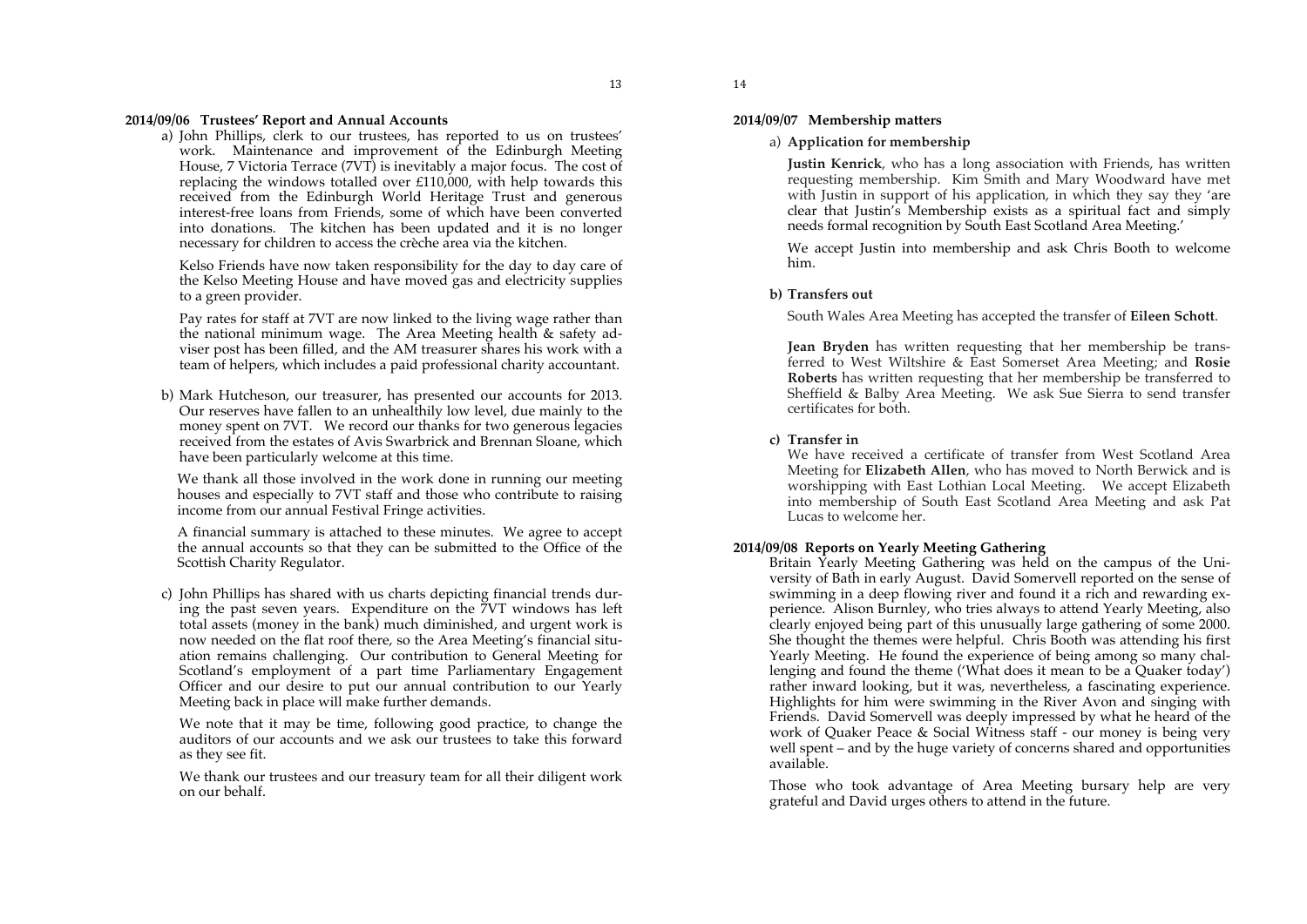**2014/09/09 Appointments and Nominations Committee report** 

#### **a) Appointments**

Our Nominations Committee has brought the following names to us: to serve from October 2014 to the end of September 2017,

as Trustee – **Pauline Browell-Hook** (Central Edinburgh LM) as Elder – **Jane Pearn** (Kelso LM);

and to serve from January 2015 to the end of December 2017,

as Elder – **Nicola Read** (South Edinburgh LM)

We appoint these Friends accordingly.

#### **b) Release from service**

The following Friends have asked to be released from service :

as Elder - Anthony Buxton (Central Edinburgh LM)

as our representative on Quaker Life Representative Council - Jasmine Perinpanayagam (Central Edinburgh LM)

We release them accordingly and thank them for their service.

#### **c) Termination of term of service**

Ken Jobling has completed his service as a Trustee and we thank him for his service.

#### **d) Nominations Committee report**

Don Stubbings (convener) has shared with us some of the challenges facing our Nominations Committee. In particular Friends are being sought for the following appointments:

1) Four Elders who attend Central Edinburgh;

- 2) Three Overseers, also from Central Edinburgh;
- 3) An editor for *Sesame*;
- 4) A Line Manager for the Meeting House Managers;
- 5) For the Festival Committee:

a Treasurer,

.

a Box Office Co-ordinator, and a Website Editor.

We ask Don to write a piece for the next issue of *Sesame* so that these challenges are more widely shared. [*See p. 4.*] We will return to a consideration of them at our next meeting.

#### **e) Further names sought**

16

We have been asked by other organisations to provide (a) a Quaker to serve on the Edinburgh Peace Initiative committee and (b) another (or the same?) to serve on a committee set up by the Edinburgh Peace & Justice Centre and the Fellowship of Reconciliation to erect a Conscientious Objectors memorial in Edinburgh to mark the centenary of the Military Service Act, 1916 [which introduced conscription].

Friends or Attenders who are interested in serving in either or both of these roles are invited to contact our clerk.

#### **2014/09/10 Report on Meeting for Sufferings**

Janet Grimwade has reported to us on the Meeting for Sufferings held on 8 September, 2014 and will put her written report in the next issue of *Sesame.*

Minutes from two Area Meetings concerned government cuts and economic inequality. Central England are organising a day conference on this in Birmingham on 29 November.

The Long-term Framework Working Group has started a consultation process on the next phase of the Framework, to which Area Meetings are asked to contribute (and which we shall consider at our November meeting). The relationship between Britain Yearly Meeting and the Joseph Rowntree Foundation and Housing Trust is being explored, with the hope of closer interaction.

Quaker Peace and Social Witness Central Committee reported on the impressively wide range of QPSW work, much of it long term and not bearing immediate results. It is not easy to communicate effectively with Friends about some aspects of this work and ways of addressing this were discussed.

We are reminded that papers and minutes of Meeting for Sufferings are posted on the Yearly Meeting website.

We thank Janet for her report.

#### **2014/09/11 Report on QUNO Summer School**

Ruth Cape, whom we appointed and supported to attend the 2014 QUNO Summer School, is unable to report in person, but her inspired and inspiring written report has appeared in *Sesame* and we were urged to read it.

We thank Ruth for representing us and for her report.

#### **2014/09/12 Correspondence and notices**

a) A discussion group at Polmont Meeting on responses to the Referendum result: Sunday 5 October from 1 pm.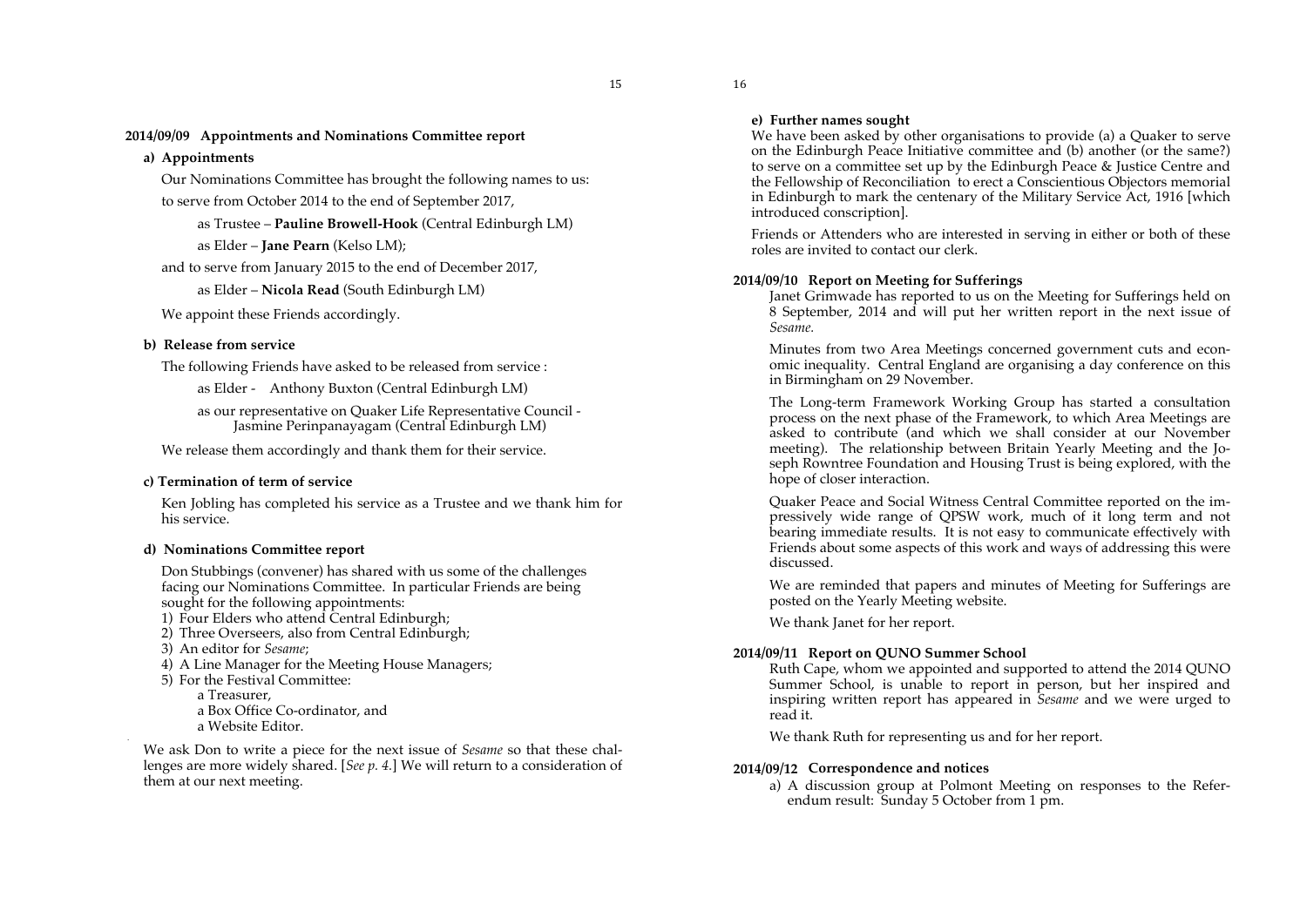17

- b) Scottish Churches China Group meeting at Augustine United on 'Chinese Christians': Tuesday 23 September at 2 pm.
- c) Evening of reflection led by Charles Eisenstein at St John's Church, Princes Street: 5 October at 7.30 pm
- d) A petition calling for a citizen-led UK wide constitutional convention on www.electoral-reform.org.uk
- e) *Oh! What a Lovely War* film put on by Tweeddale Meeting at the Eastgate Theatre, Peebles on 31 October at 19.30. Tickets from Eastgate Arts Centre 01721 725777, £8 and £5
- f) Woodbrooke courses for Elders and Overseers see Woodbrooke website

#### **2014/09/13 Concluding minute**

35 members and one attender from seven Local Meetings have attended all or part of this Area Meeting, as indicated below:

| Central   | Central Fife          | East      | Kelso     | Penicuik |
|-----------|-----------------------|-----------|-----------|----------|
| Edinburgh |                       | Lothian   |           |          |
| 14        |                       |           |           |          |
| Polmont   | Portobello &          | South     | Tweeddale |          |
|           | Musselburgh Edinburgh |           |           |          |
|           |                       | $12 + 1A$ |           |          |

We next meet at Polmont, on Saturday, 25 October 2014 at 11 am.

(Signed) **Phil Lucas, Clerk**

#### **Tweeddale Meeting – a reminder**

Until at least the end of the year, our Meetings for Worship will continue to be held at 10.30 am on the second and fourth Sunday in the month, at

\_\_\_\_\_\_\_\_\_\_\_\_\_\_\_\_\_\_\_\_\_\_\_\_\_\_\_\_\_\_\_\_\_\_\_\_\_\_\_\_\_\_\_\_\_\_\_\_\_\_\_\_\_\_\_\_\_\_\_\_\_\_\_\_\_\_\_\_\_\_\_\_\_\_\_\_\_\_\_\_\_\_\_\_\_\_\_\_\_\_\_\_\_\_\_

Nomad Beat, 10-11 Cavalry Park, Peebles, EH45 9BU

Unfortunately there is no bus service to Cavalry Park from the centre of Peebles on Sunday, and it is quite a long walk! If you need a lift, please phone **01721 721050** or **01721 722329** before 10.00 am.

Looking forward to seeing you.

**John and Daphne Foster**, Co-Clerks

# 'Politics'

cannot be relegated to some outer

place, but must be recognized as one side of life, which is as much the concern of religious people and of a religious body as any other part of life. Nay, more than this, the ordering of the life of man in a community, so that he may have the chance of a full development, is and always has been one of the main concerns of Quakerism.

Lucy F. Morland, 1919

*Quaker Faith & Practice*, 23.06